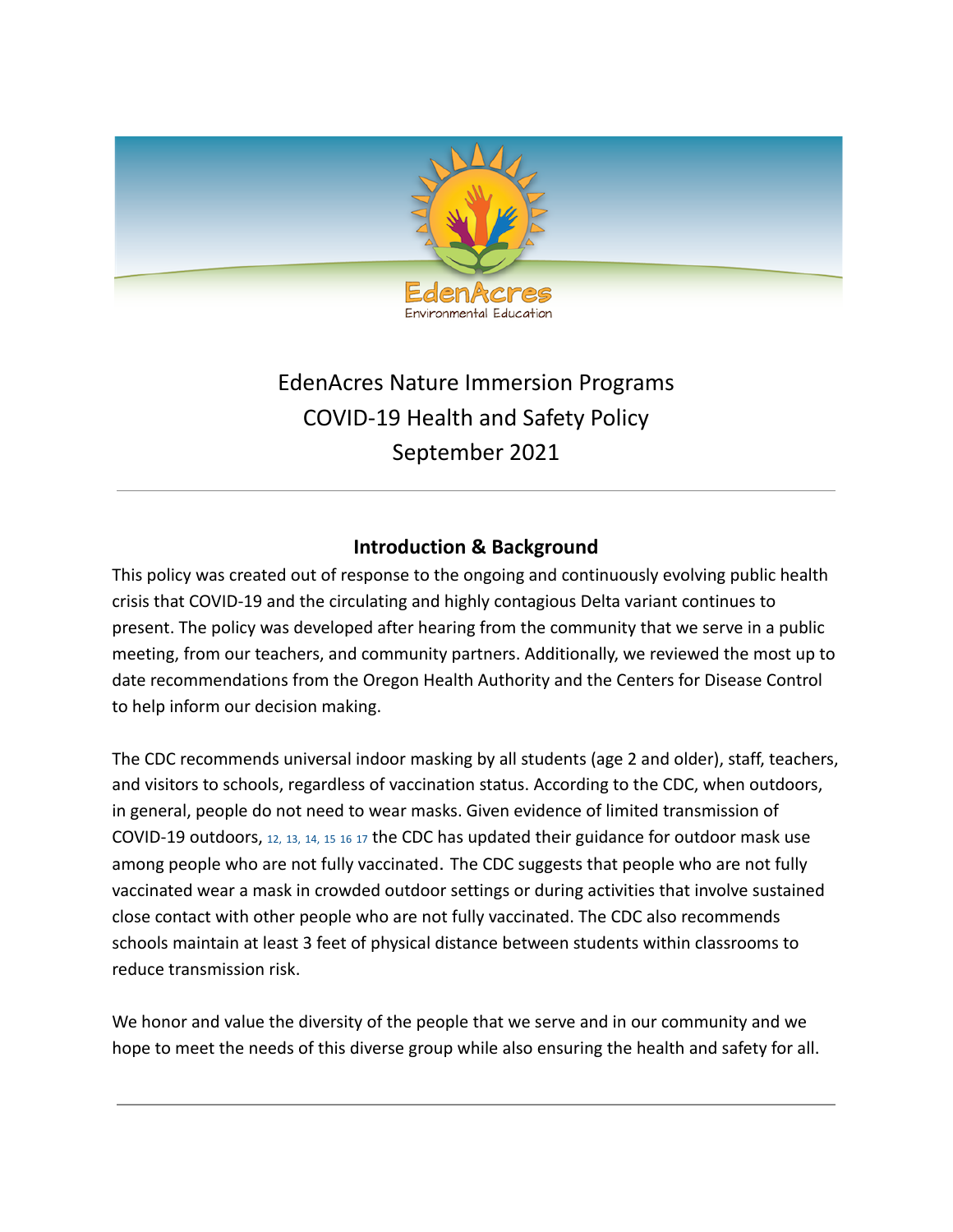# **Policy**

Our emphasis will be on implementing layered prevention strategies (e.g., using multiple prevention strategies together consistently) to protect students, teachers, staff, visitors, and other members of their households while supporting in-person learning. These strategies include:

- Hand washing often and well.
- Sanitizing surfaces and shared items (scissors, pencils, etc.) regularly and frequently.
- Designing activities, lessons, games, and projects so that physical distancing can be maintained. When physical distancing cannot be maintained, as described below, students will wear masks and teachers will hand out disposable masks if needed.
- Further teacher training on designing the school day so that physical distancing is maintained.
- Staying home when sick.

**Masking:** EdenAcres' mask policy involves both times of wearing a mask and times of being mask-free. Students, teachers, staff, and visitors will wear or not wear masks according to the following guidelines:

- During activities that involve sustained close contact with others, students, teachers, staff, and visitors will be asked to wear a mask.
- During physically distanced outdoor activities when at least 3 feet of physical distancing can be maintained, students, teachers, staff, and visitors will be able to take masks off.

EdenAcres encourages students, teachers, staff, and visitors [who might need extra precautions](https://www.cdc.gov/coronavirus/2019-ncov/need-extra-precautions/index.html) to wear a mask consistently and correctly and maintain greater physical distance from others when needing a mask break.

EdenAcres fully supports students, teachers, staff, and visitors who choose to wear a mask and will gladly supply masks if needed.

Exceptions for the following categories of people will be made for the close proximity masking requirement:

- Children under the age of 2 years
- A person with a disability who cannot wear a mask, or cannot safely wear a mask, because of a disability as defined by the Americans [with Disabilities Act](https://www.govinfo.gov/content/pkg/USCODE-2009-title42/html/USCODE-2009-title42-chap126.htm) (42 U.S.C. 12101 et seq.).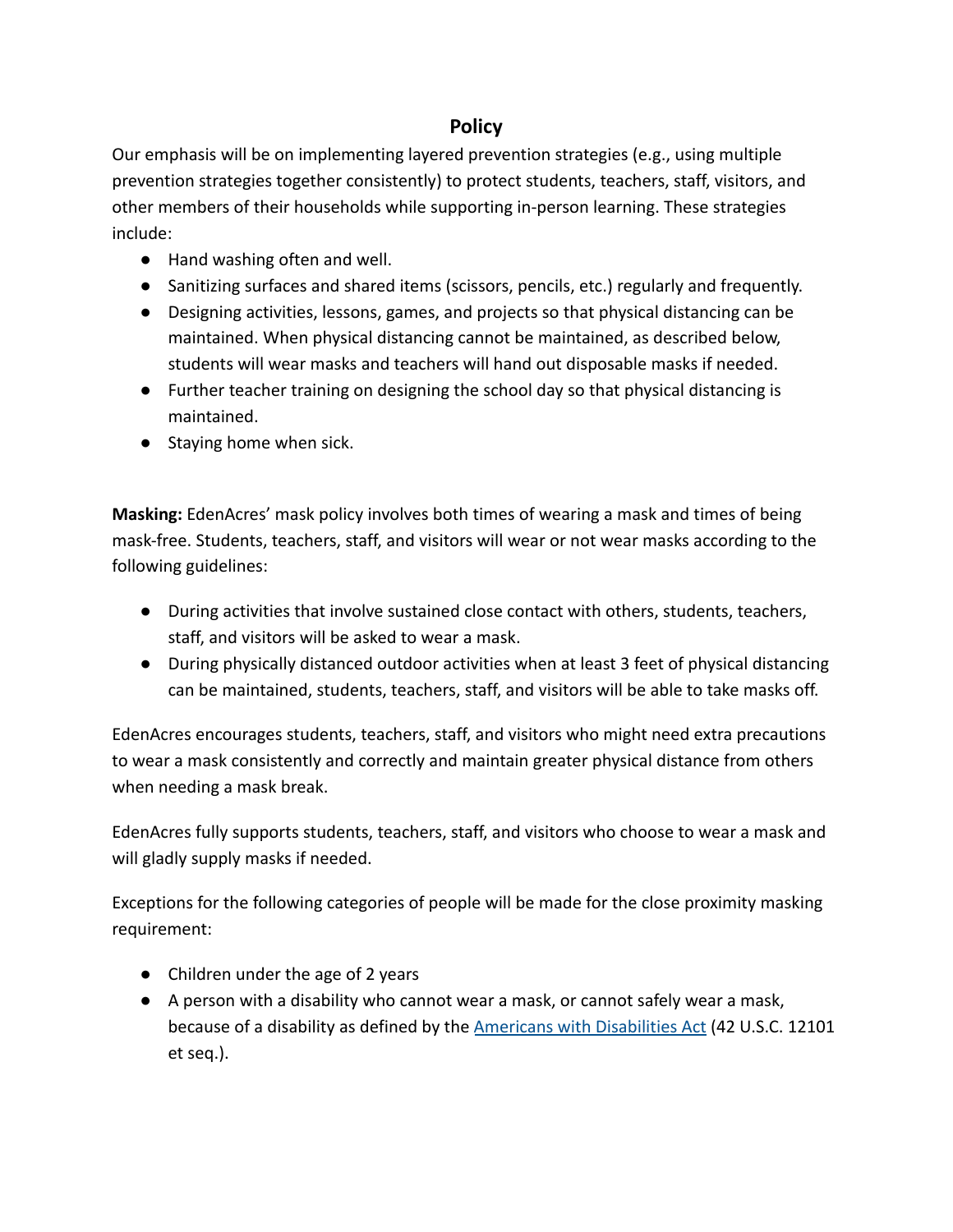● A person for whom wearing a mask would create a risk to workplace health, safety, or job duty as determined by the relevant workplace safety guidelines or federal regulations

**Maintaining Physical Distance**: [Physical distancing](https://www.cdc.gov/coronavirus/2019-ncov/prevent-getting-sick/social-distancing.html) provides protection for students, teachers, staff, and visitors by reducing risk of exposure and limiting the number of close contacts. Masks are not required when physical distancing can be maintained outdoors.

- We have developed policies and will implement strategies to promote physical distancing among students, teachers, staff, and visitors. Our staff will use physical or visual guides where possible to reinforce physical distancing of at least 6 feet during snack and meal times and 3 feet or more during activity blocks, lessons, and circle times at the discretion of EdenAcres teachers. Physical distancing includes maintaining:
	- $\circ$  3 6 feet between all students during as much of the day as possible
	- At least 6 feet while eating and drinking
	- At least 6 feet between students and staff

## **Best Practices**

#### **Best Practices for Handwashing and General Hygiene**

- 1. Staff and children are required to wash hands for at least 20 seconds (hand sanitizer containing at least 60% alcohol is supported when an asterisk\* appears):
	- a. Before and after eating
	- b. Before and after administering medication
	- c. After using the restroom
	- d. After wiping a nose, coughing, or sneezing\*
	- e. At the beginning and end of each activity bock\*
	- f. Upon entering the program\*
	- g. If staff are moving between groups\*
	- h. After cleaning (staff only)
	- i. After bagging, cleaning, and disinfecting touched items, materials from the day, and trash (staff only)
- 2. Hand sanitizer should not be used on children under the age of two years.
- 3. Application of hand sanitizer will be supervised by an adult.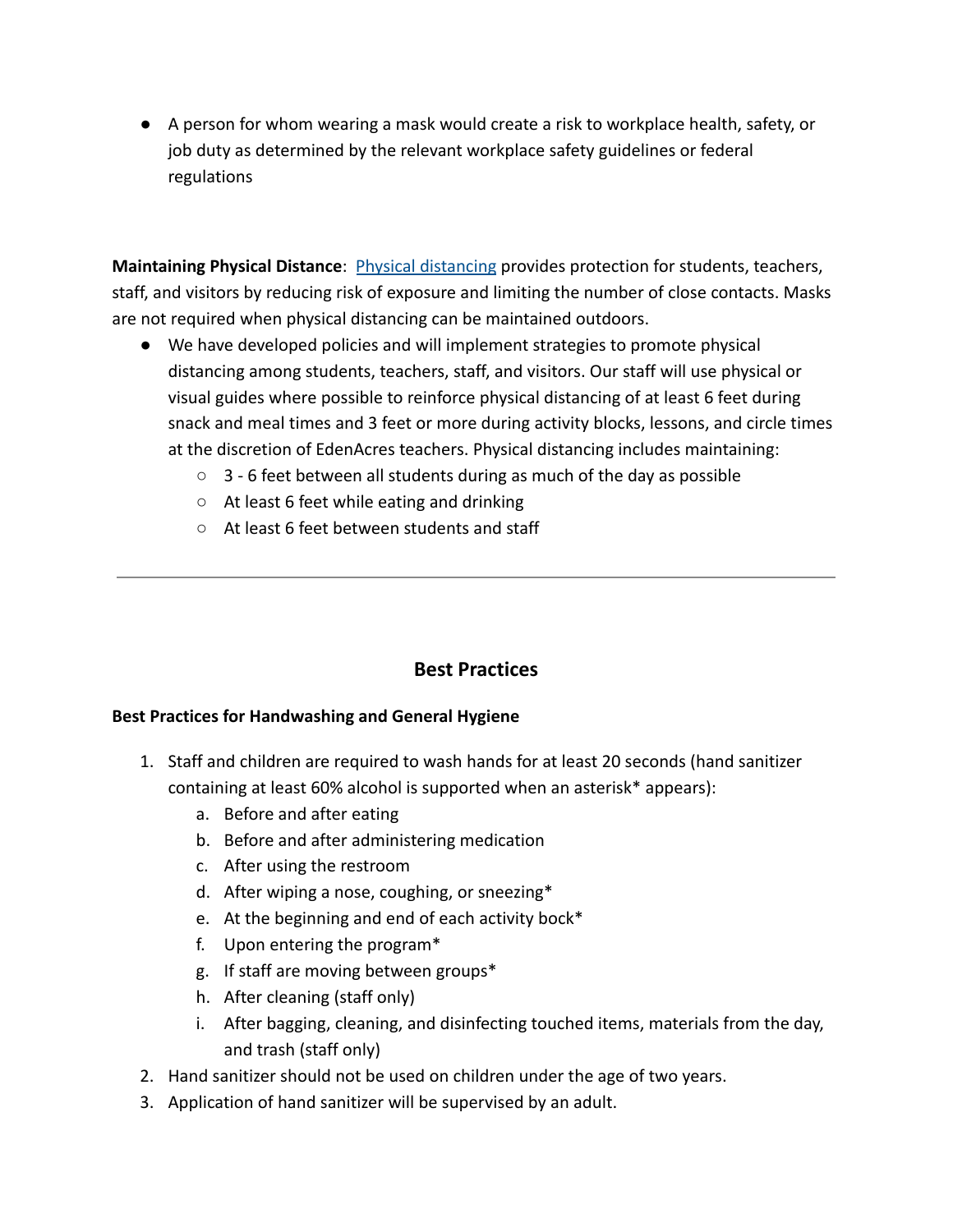- 4. Hand sanitizer will be stored out of reach of children when not in use.
- 5. All other individuals (parent, maintenance, etc.) coming into the program are required to frequently wash hands and/or use hand sanitizer.

#### **Best Practices for Cleaning**

A three step method will be used for cleaning practices:

- 1. WASH
- 2. RINSE
- 3. SANITIZE or DISINFECT
- 1. Washing is first used to remove dirt and debris from surfaces using a detergent or soap and water prior to sanitizing or disinfecting.
- 2. Sanitizing is used to reduce germs from surfaces but not totally get rid of them. Sanitizing solutions reduce the germs from surfaces to levels that are considered safe.
- 3. Disinfecting is used to destroy or inactivate germs and prevent them from growing. Disinfecting solutions are regulated by the U.S. Environmental Protection Agency (EPA).
	- a. We will use products approved by the EPA for use against SARS-CoV-2 for household disinfectant:

[https://www.epa.gov/pesticide-registration/listn-disinfectants-use-against-sars-c](https://www.epa.gov/pesticide-registration/listn-disinfectants-use-against-sars-cov-2-covid-19) [ov-2-covid-19](https://www.epa.gov/pesticide-registration/listn-disinfectants-use-against-sars-cov-2-covid-19). Diluted household bleach solutions may also be used for some surfaces. If using bleach, we will make a fresh bleach solution daily and label the bottle with contents and the date mixed.

- b. For children or adults with asthma, bleach products will be used sparingly or when children are not present. We will use wipes or apply product directly to a dampened towel, rather than using spray.
- c. Toys, touched/shared classroom items will be sanitized at the end of each activity block when used and then washed and sanitized at the end of each day.
- d. High touch surfaces, such as doorknobs, entry tables, countertops, handles, sinks and toilets, will be disinfected daily during or after freeplay times and at the end of the day.
- e. Restroom areas including but not limited to handwashing sinks, counters, toilets, toilet handles, floors, trash cans, and bathroom floors will be disinfected daily.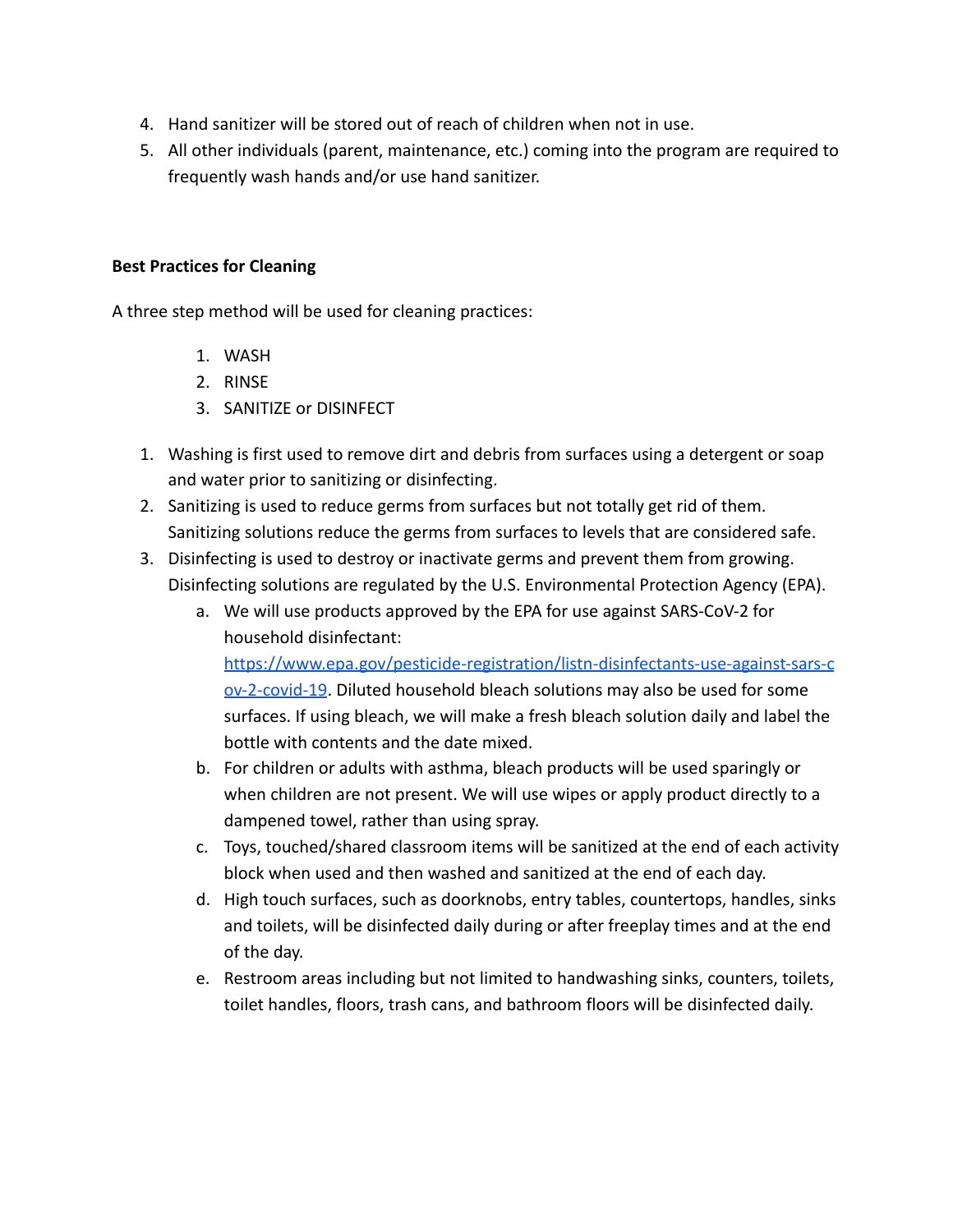#### **Best Practices for Personal Protective Equipment and Physical Distancing**

- 1. Teachers will design their daily rhythms to afford safe space between students, teachers, staff, and visitors as much as possible.
- 2. Masks will be provided for students, teachers, staff, and visitors when physical distancing cannot be maintained.
- 3. Physical distancing includes maintaining:
	- a. At least 3 feet between all students during as much of the day as possible
	- b. At least 6 feet while eating and drinking
	- c. At least 6 feet between students and staff
	- d. At least 6 feet between staff
- 4. If a child removes a face covering, or demonstrates a need to remove the face covering during an activity when physical distancing cannot be maintained, staff will:
	- a. Supervise the child to maintain physical distancing while the face covering is removed;
	- b. Show the child how to effectively wear a face covering;
	- c. Guide the child to re-engage in safely wearing a face covering;
	- d. Never discipline for the inability to wear a face covering.
	- e. Always ensure children younger than two years do not wear a face covering.
- 5. Face coverings should be washed daily or a new one worn daily. If a face shield is used, it should be wiped down with disinfectant at the end of the day after use. Disposable face coverings or face shields should be worn only once.

#### **Students should be kept home for 10 days:**

- 1. If they test positive for COVID-19, regardless of vaccination status.
- 2. If they exhibit COVID-19 symptoms including new loss of taste or smell, fever, new cough, or shortness of breath, in the last 10 days.
	- a. New cough means out of the ordinary for this person  $-e.g.,$  not typical asthma, allergies.
	- b. Fever means 100.4 degrees Fahrenheit or more, without the use of fever-reducing medication.
	- c. Students should stay home for 10 days after onset of symptoms and 24 hours after both fever and cough resolve, without the use of a fever reducing medication.
		- i. If a student with symptoms of COVID-19 tests negative at any time during the 10-day period, they can return to the child care program 24 hours